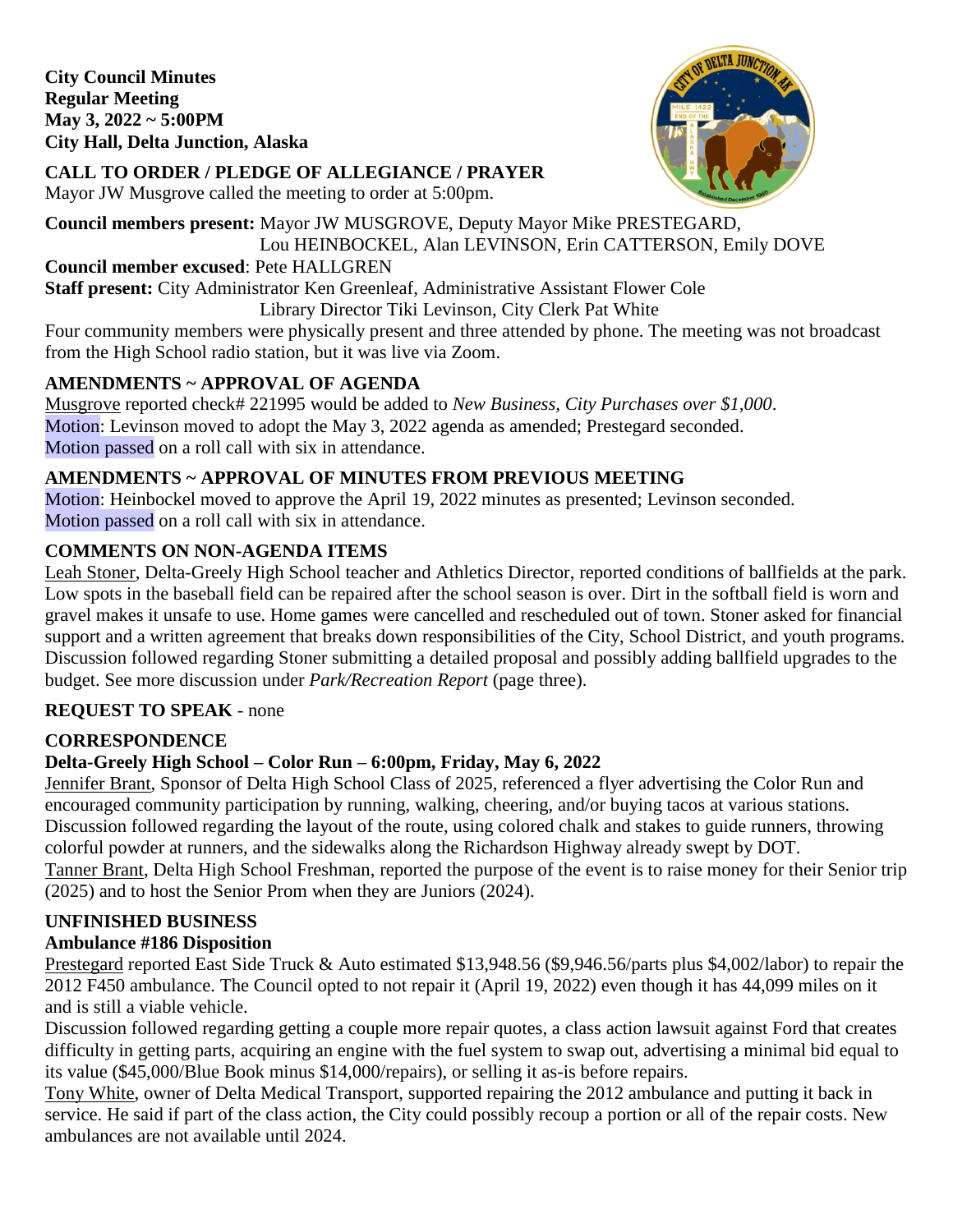#### **Adoption of Delta Community Library Selection Policy**

Tiki Levinson briefed the Council on the importance of public libraries, especially to develop literacy in children. She reported the two documents were revised since they were presented to the Council on April 19. As Library Director, she is responsible to adhere to a process of choosing material for the library collection while complying with both Alaska Statutes and Alaska Administrative Code. The Delta Community Library has the second highest interlibrary loans in Alaska because the majority of borrowed books are for homeschool curriculum. The selection policy and the reconsideration policy must be in place to apply for grants. The Delta Community Library was awarded \$58,000 in grants from the State Library last year, including an annual \$7,000 Public Library Assistance Grant (PLAG). She applied for the PLAG and a \$5,000 grant for summer reading programs during the current year. The goal is to stop the "summer slide" by keeping young people reading. Motion: Heinbockel moved to adopt the Delta Library Selection Policy as presented; Levinson seconded. Motion passed on a roll call with six voting (Dove, Catterson, Heinbockel, Prestegard, Levinson, Musgrove).

#### **Adoption of Delta Community Library Reconsideration Policy**

Tiki Levinson reported the Reconsideration Policy explains the process for patrons to contest materials they deem inappropriate. The City Council would be called upon should the matter not be resolved first by the Library Director and second, by the Library Board.

Discussion followed regarding Levinson never having to remove a book during her career as School Librarian and Delta Community Library Director and only having to resolve two situations: "not letting Johnny check out any more books about dinosaurs" and not allowing another child to check out books about Captain Underpants.

Motion: Heinbockel moved to adopt the Delta Library Reconsideration Policy as presented; Dove seconded.

Motion passed on a roll call with six voting (Levinson, Prestegard, Catterson, Dove, Heinbockel, Musgrove).

#### **NEW BUSINESS**

#### **City Purchases over \$1,000**

CK# 221994 to Delta Medical Transport - \$25,000.00 for amended ambulance contract, payment 4 of 5 CK# 221995 to Becker Arena Products - \$6,577.96 for hardware and rink repairs

Discussion followed regarding whether funding was available in the current budget, \$30,000 that was allocated from the FY21 surplus for rink upgrades (June 1, 2021), whether the order that was placed in November followed purchasing procedures with the prior administrator's authorization, and reining in expenses due to reports about home heating fuel expected to be \$7.00/gallon in Wasilla next winter.

Greenleaf reported the invoice included replacement of safety items and building hardware.

Motion: Levinson moved to approve check# 221994; Heinbockel seconded.

Motion passed on a roll call with six voting (Prestegard, Dove, Levinson, Heinbockel, Catterson, Musgrove).

Motion: Levinson moved to approve check# 221995; Prestegard seconded.

Motion passed on a roll call with four in favor (Levinson, Dove, Prestegard, Musgrove) and two opposed (Heinbockel, Catterson).

#### **REPORTS**

**Mayor** – JW Musgrove reported:

 He asked finance personnel to draft a budget with projections for FY23. A public work session will be scheduled before the two-meeting ordinance is introduced.

 The Delta Medical Transport contract expires June 30, 2022. The contract will likely be amended and extended, which may require a work session. It will require a formal bid process in one year.

 He authorized donation of two \$100 gift certificates for the Library Block Party, known as the Library Open House prior to the COVID pandemic. The event is now held inside and outside of the library and Community Center to allow social distancing. The gift certificates are to be redeemed toward landfill services.

 The summer maintenance and library aide positions have been advertised. He is considering advertising the finance position again. The last of Coronavirus Aid, Relief, and Economic Security (CARES) funds were spent to replace defibrillators in City-owned ambulances (\$5,000 approved December 21, 2021) and pre-fund finance duties (\$15,000 approved on December 7, 2021), but Alaska Municipal League Shared Services is having difficulty providing the service. The pre-fund has approximately \$9,000 left.

 He fielded an inquiry about a dead moose on private property and notified the Alaska State Troopers. A group requested use of the park for Nordic Walking classes on Saturday and Sunday mornings. They will check back to make sure there are no conflicts with scheduled ball games. The park outhouses were opened.

**Airport** – Alan Levinson reported the runway and most subdivision roads are dry. The ski strip is unusable and tie-downs are in short supply until snow is gone. The City Administrator is researching fuel service at the airport.